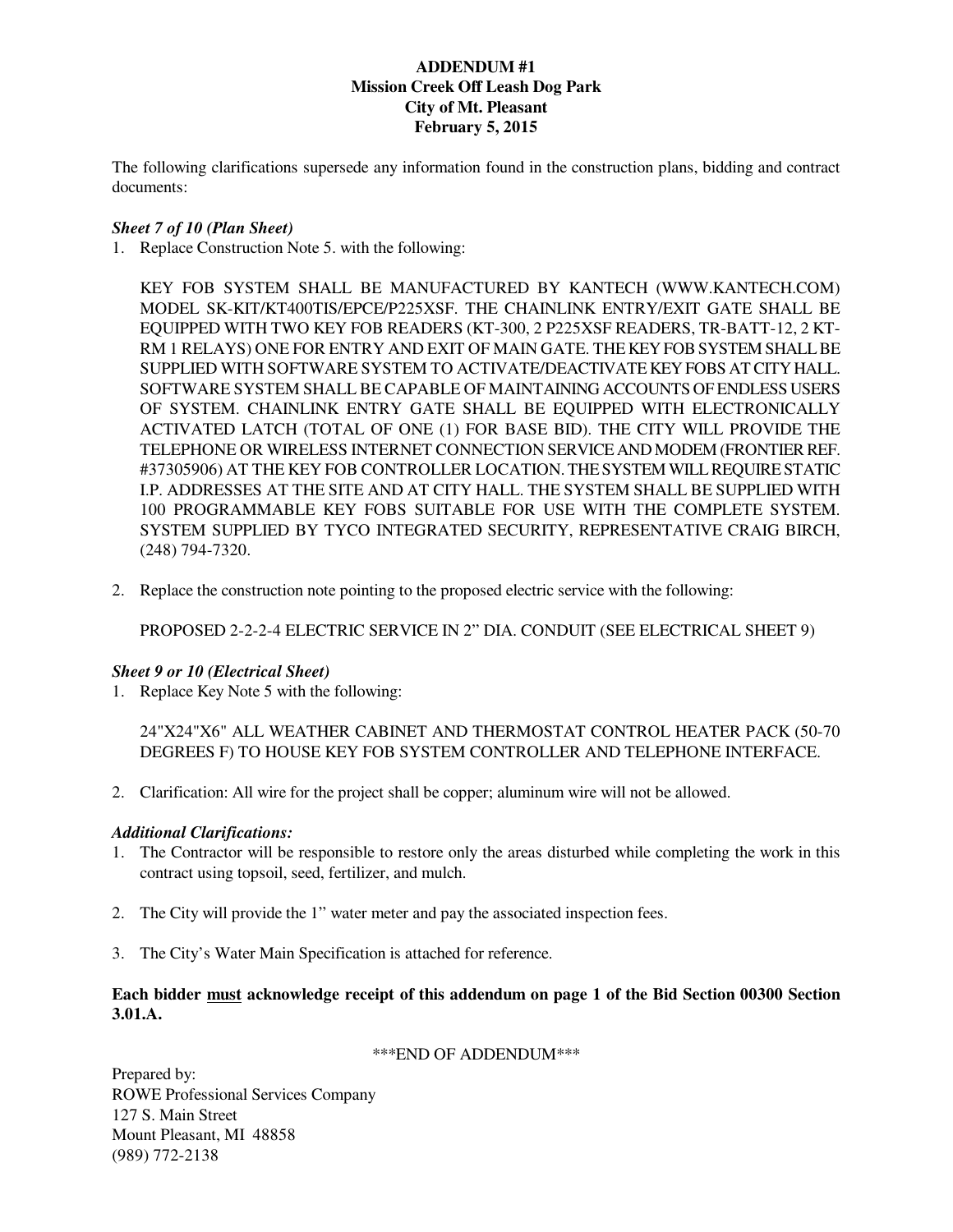## City of Mt. Pleasant

# SPECIAL PROVISION FOR

## **WATER SYSTEM MATERIALS AND CONSTRUCTION**

City of MtPleasant 1 of 16 January 15

## **A) Description**

The Contractor shall furnish all labor, equipment, and materials to completely construct, test, and place in operation, the water system as shown on the drawings and specified herein.

## **B) Materials**

- 1) Water Main Pipe
	- i) Ductile Iron Pipe

Ductile iron pipe shall meet the requirements of ANSI/AWWA C151/A21.51. Where these specifications differ with ANSI/AWWA C151/A21.51 these specifications will prevail.

Cement Mortar Lining - Cement mortar lining of pipe shall conform to ANSI/AWWA C104/A21.4. Care shall be taken to insure that no mortar remains in the joint surface of the bell. If mortar is found in the joint surface or lining, of greater thickness than allowed, the pipe will be returned.

Length of Pipe - The minimum nominal laying length of the pipe shall be eighteen feet (18'). A maximum of twenty percent (20%) of the total number of each size of an order may be furnished as much as twenty-four inches (24") shorter than the nominal laying length; an additional ten percent (10%) may be furnished as much as six inches (6") shorter than nominal laying length.

Pipe Thickness - Ductile iron pipe shall have a wall metal thickness as follows:

| 6-inch pipe  |  | 0.31 inch (Class 52)                                                                                   |  |
|--------------|--|--------------------------------------------------------------------------------------------------------|--|
| 8-inch pipe  |  | 0.33 inch (Class 52)                                                                                   |  |
| 12-inch pipe |  | 0.37 inch (Class 52)                                                                                   |  |
| 16-inch pipe |  | 0.37 inch (Class 51)                                                                                   |  |
| 20-inch pipe |  | 0.39 inch (Class 51)                                                                                   |  |
|              |  | $\mathbf{u}$ , $\mathbf{v}$ , $\mathbf{v}$ , $\mathbf{v}$ , $\mathbf{v}$ , $\mathbf{v}$ , $\mathbf{v}$ |  |

Tolerances will be as allowed in ANSI/AWWA C151/A21.51. Pipe sizes not listed above will not be approved for use as main lines in the City water system.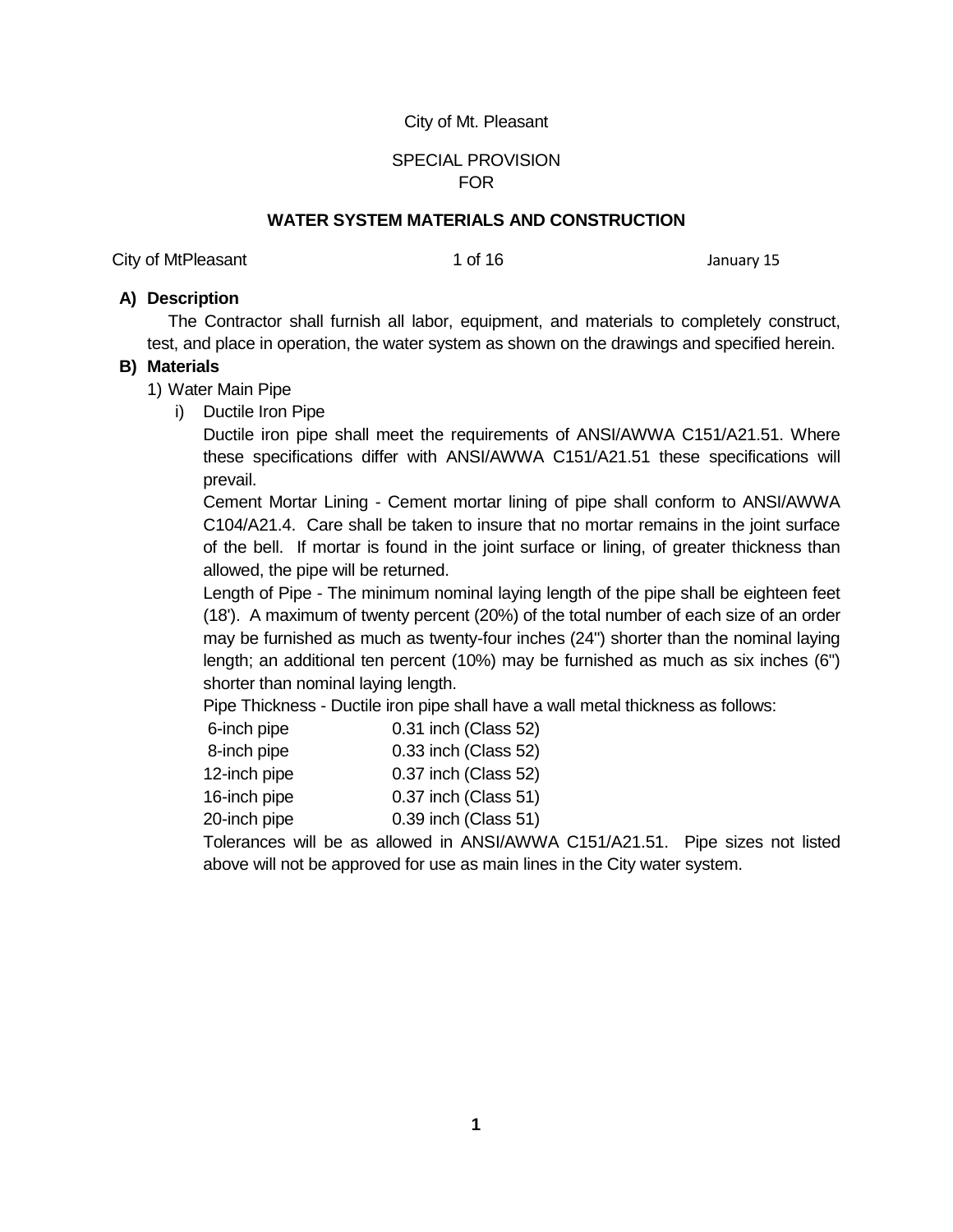Coating - The inside and outside of the pipe shall be coated with a bituminous coating of either coal-tar or asphalt base one mil. thick.

Independent Tests - The supplier shall furnish reports of all tests and inspections as required in the ANSI/AWWA C151/A21.51.

ii) Polyvinyl Chloride Pipe (PVC)

Polyvinyl chloride pipe (PVC) shall be of a class and designation as shown on the proposal, Plans and/or special conditions, with a SDR of 18 to 13.5 and compound designation Class No. 12454A, ASTM D-1784. PVC pipe shall be in accordance with current AWWA Standard C-900, meet the ANSI/NSF standard 14,and be blue in color. PVC pipe sizes six to twelve inches (6" - 12") in diameter shall be Class 150, and pipe sizes greater than twelve inches (12") shall be Class 200.

A single strand of 12 gauge insulated copper wire, blue in color, shall be buried in the trench twelve inches (12") above the PVC pipe. Solder all wire splices and wrap with "Scotch 2200 Vinyl Mastic Pads". The tracer wire shall be connected to each hydrant at a bolt on the bottom of the hydrant barrel by use of a soldered connection, a crimped U-shaped connection, or a ring lug.

iii) Restrained Joint PVC Pipe (RJPVC)

Restrained Joint PVC Pipe (RJPVC) shall use a Certa-Lok<sup>TM</sup> or approved equal joint restraint system. RJPVC shall meet the above requirements for Polyvinyl Chloride Pipe accept that it shall be Class 235.

iv) Water Services

Allowable sizes are one inch, two inch, four inch (1", 2", 4"), or as specified for mains. Service saddles are required at each service connection on water main.

Material for four inch (4") shall be ductile iron or polyvinyl chloride, as specified for mains. Material for one inch (1") and two (2") shall be one of the following:

(1)Type K annealed seamless copper tubing conforming to ASTM B-88.

(2)One inch (1") shall be copper tube size, polyethylene (PE) water service pipe meeting AWWA C901 specifications. Markings on the pipe shall be AWWA C901, PE 3406, ASTM D-2737, dimension ratio SDR-9 brand name, date of manufacture, nominal size, sizing type (i.e., copper tube Size (CTS)), pressure rating 160 PSI at 73 1/2°F temperature, seal or (mark) of accuracy.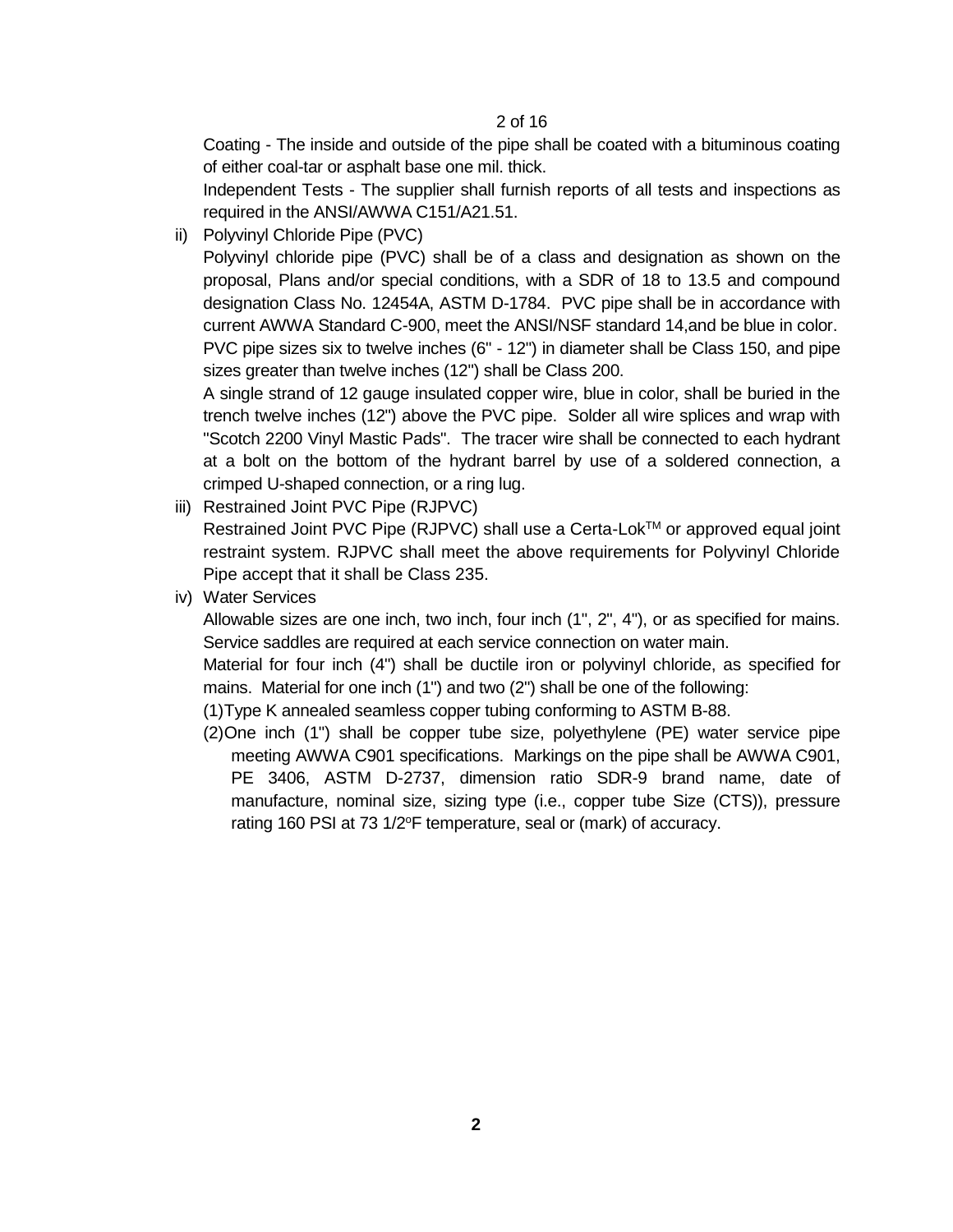- (3)Two inch (2") shall be copper tube size, polyethylene (PE) water service pipe meeting AWWA C901 specifications. Markings on the pipe shall be AWWA C901, PE 3406, ASTM D-2737, dimension ratio 7, brand name, date of manufacture, nominal size, sizing type (i.e., copper tube size (CTS), pressure rating 200 PSI at 73  $1/2$ °F temperature, seal or (mark) of accuracy.
- v) Joints
	- (1)Cast and Ductile Iron Pipe
		- (a) Mechanical ANSI A21.11 or AWWA C111 with rubber gaskets.
		- (b) Push-on ANSI A21.11 or AWWA C111 with thermite welded sockets and cable.
- vi) Fittings
	- (1)Cast Iron or Ductile Iron ANSI A21.10 or AWWA C110 or C153, 250 psi working pressure through twelve inches (12") and 150 psi above. Cutting-in sleeves, Clow Corporation #F 1220 or Traverse City Iron Works #A 847 M.
	- (2)All fittings are to be mechanical joint, including bends, tees, valves, hydrants. All fittings on new water main shall be Mega Lug fittings.
- vii) Valves
	- (1)Gate AWWA C509, full resilient wedge, non-rising stem, mechanical joint, fully bronze mounted with roller and gear operator. Waterous Series 500 or Clow RW Valve or equal. Turn counter-clockwise to open.
	- (2)Butterfly AWWA C504, Class 150-B, cast iron short body, cast iron disc, mechanical joint, worm gear traveling nut operator for direct burial allowed only for valves larger than sixteen inches (16"). Turn counterclockwise to open.
	- (3)Boxes Three section cast iron with lid marked "WATER":
		- (a) Upper Section Screw on adjoining center section and full diameter throughout.
		- (b) Center Section Minimum five inch (5") inside diameter.
		- (c) Base Section Fit over valve bonnet and shaped round for valves through ten inches (10") and oval for twelve inches (12") and over.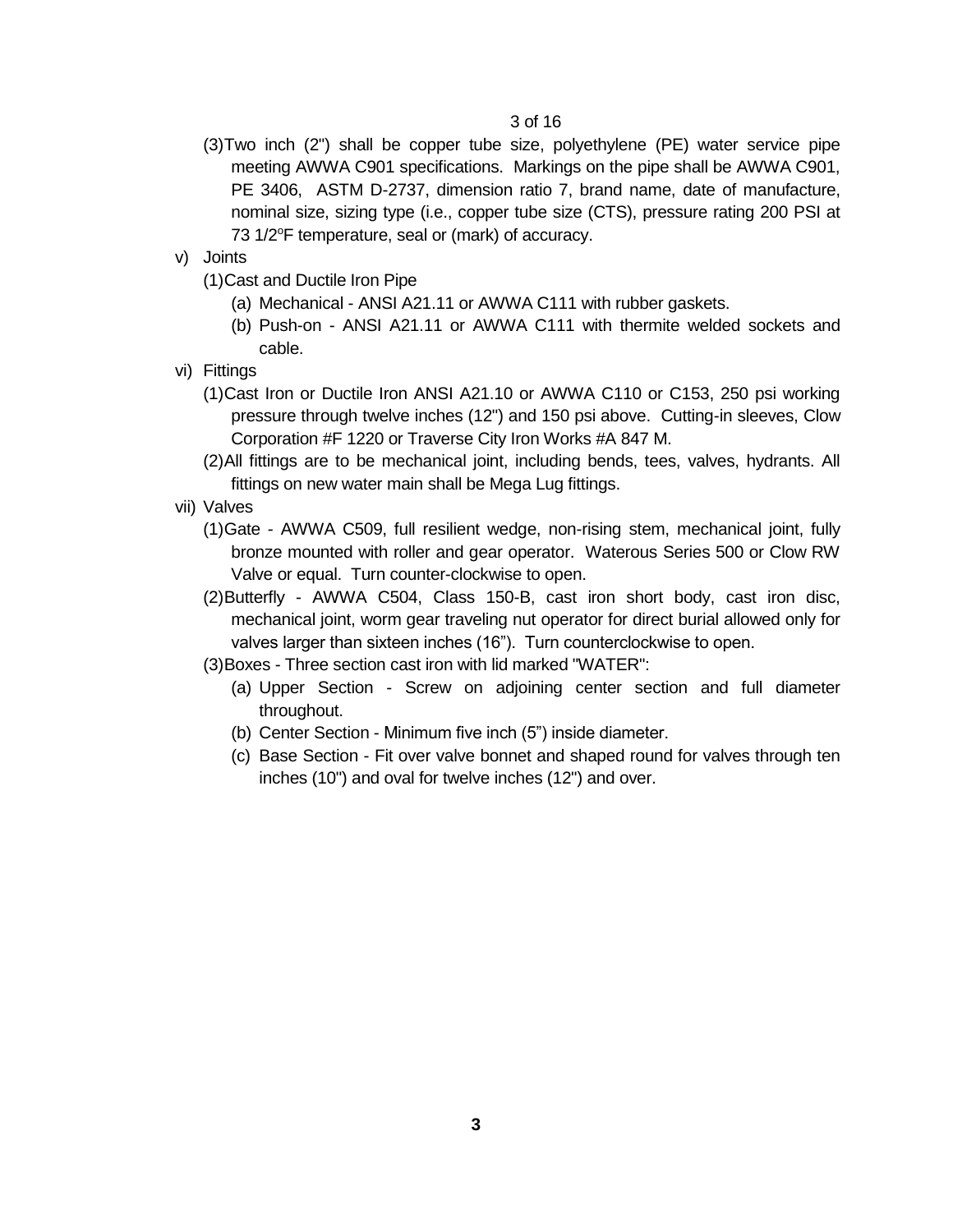(4)Hydrants

- (a) Style Break-away traffic model by East Jordan Iron Works, Model 5 BR. AWWA C502, open clockwise.
- (b) Size Hydrant with eight inch (8") I.D. barrel.
- (c) Inlet six inch (6") diameter mechanical joint.
- (d) Drain Tapped and plugged with brass plug.
- (e) Nozzles National Standard Thread
	- (i) Two (2) 2-1/2 inch hose nozzles.
	- (ii)One (1) 4-1/2 inch pumper nozzle.
- (f) Operating nut and nozzle cap nuts to be 1-3/4 inch square.
- (g) Burial six feet (6') minimum or as directed on the Plans or by the Engineer. The Contractor is to verify needed fire hydrant length to provide for 22 inch port height above the ground.
- (h) Conforming to City standards.
- (5)Service Fittings
	- (a) Unions will not be allowed between corporation stop and the curb stop. New services and the repair of existing services shall be made so that there will be a continuous, unbroken pipe between the corporation stop and the curb stop.
	- (b) Service Saddles Double-strap bronze or brass parts, AWWA CC threads. For PVC C900 pipe, use Ford S90 or approved equivalent.
	- (c) Brass Corporation Stops [With CC (AWWA) threads]
		- (i) Ford one inch (1") F600; Mueller one inch (1") H15000 or approved equivalent.
		- (ii)Polyethylene Pipe Use above specified corporations with adapter. Ford C 06-44.
		- (iii) For two inch (2") Services Ford FB 1000, Mueller P-25008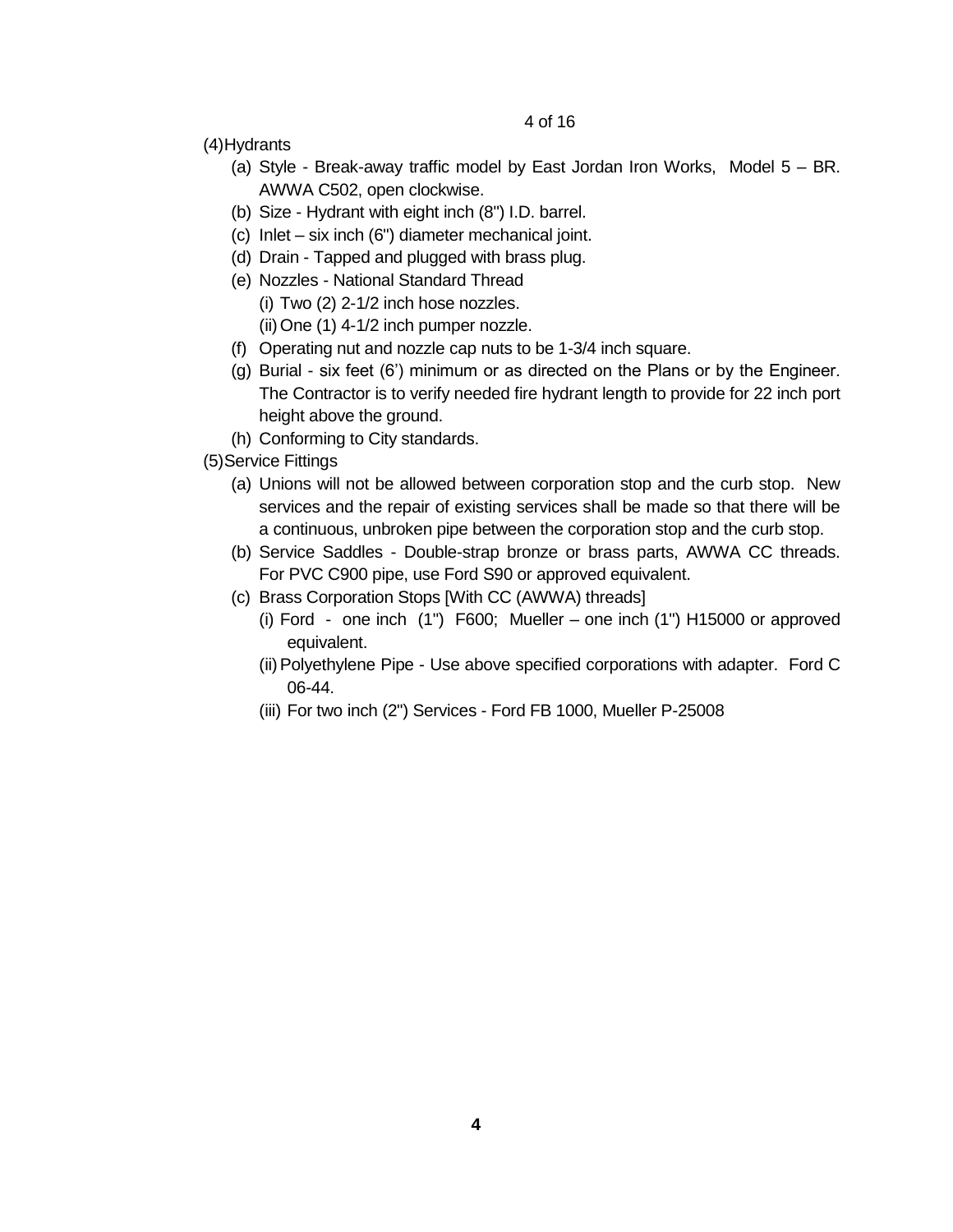- (d) Brass Curb Stops two inch (2") Minneapolis pattern required.
	- (i) Ford Z22-333M, Z22-444M, Z44-777M, Mueller P25155 or approved equivalent. Polyethylene pipe will require a Ford C 06-44 adapter or equal.
- (e) Curb Stop Boxes six feet (6') burial two inch (2") Minneapolis tapped base with 1-1/4 inch upper section riser with pentagon brass nut in cap. Mueller H10300, Ford type PL or approved equivalent.

(6)Miscellaneous

- (a) Stainless Steel Tie Rods and Clamps Clow Corp. or Traverse City Iron Works.
- (b) Plastic Seamless Encasement Tubing
	- (i) Material ASTM D-1248 Polyethylene, Type III, Class C, eight (8) mils thick. (ii)Closing Tape – two inches (2") wide Poly-Ken #900 or Scotchwrap #50.
- (c) Tapping Sleeves
	- (i) The tapping sleeve shall be a Ford Tapping sleeve, style FAST, with a stainless steel flange and rubber coat.
	- (ii)Stainless steel tapping sleeve shall not be allowed on water mains larger than 16 inches.
	- (iii) Full circle mechanical joint cast iron shall be required on water mains larger than 16 inches.
	- (iv) All tapping sleeves must be pressure tested to 150 psi before main is tapped.

(7)Shop Drawings and Material Inspection

(a) The Contractor shall have the City Water Department Superintendent review shop drawings and all materials to be used on the City water system prior to installation.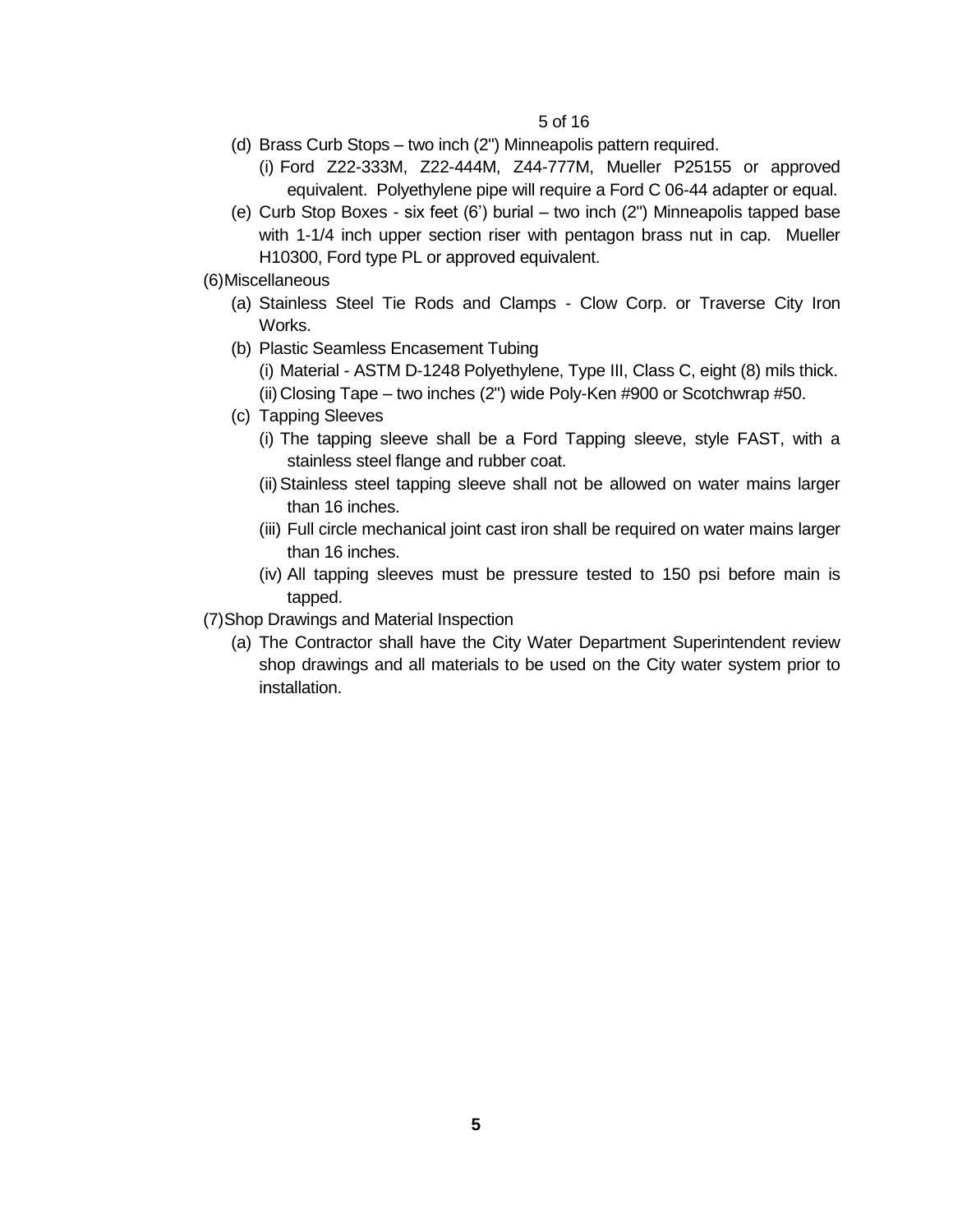# **C) Construction**

## 1) Water Main

The installation, handling, and storage of all pipe and appurtenances shall be according to manufacturer's recommendations. Pipe shall, at all times, be protected against impact shocks and free fall. Stockpiling of pipe and appurtenances at the site shall be in such a location as to minimize handling and prevent collecting or submergence with water.

The depth of trench shall be such that the top of the pipe to be placed therein shall not be less than six feet (6') or more than seven feet (7') below the proposed finish grade. The depth shall be increased or decreased, if so shown on the Plans or so ordered by the Engineer. Depths shall be noted on the "As Built" Plans and Daily Inspection Reports. The trench shall be of such width as will readily permit the laying, handling and assembling of the pipes in the trench and to allow thorough filling and compacting of the earth backfill, adjacent to the lower half of the pipe. All hub holes shall be excavated to an extra width and depth to allow for proper examining of the pipe and shall provide a solid bearing for the pipe, practically its full length without refilling before the pipe is laid. Blocking of the pipe will not be allowed.

The trench bottom shall be undercut three to four-inches (3"-4") below the final location of the pipe and the trench then filled with Class II sand or crushed stone compacted with hand tampers to provide a cushion for bedding the pipe. The Contractor shall provide the sand or crushed stone from off the site, except when the trench passes through welldefined strata of sand or gravel.

Trenches for pipe shall be excavated so that there will be a minimum clearance of six inches (6") on each side of the barrel of the pipe and a maximum width of trench at the level of the top of the pipe, of not more than 16 inches greater than the OD of the pipe.

There shall be, at all times, a sufficient width to permit the pipe to be laid and to permit first-class construction methods to be used. Sufficient space shall be provided in the trench to permit the joint to be properly made.

Excavation for structures shall be extended sufficiently beyond the limits of the structure to provide ample room for placement and for other construction methods to be followed, wherever necessary.

In case soft material is encountered in the bottom of a trench or underneath a special structure, which, in the opinion of the Engineer, is not suitable for supporting the pipe or structure, the Engineer may order the removal of this soft material and its replacement with crushed stone, concrete or other material in order to make a suitable foundation for the construction of the pipe or structure.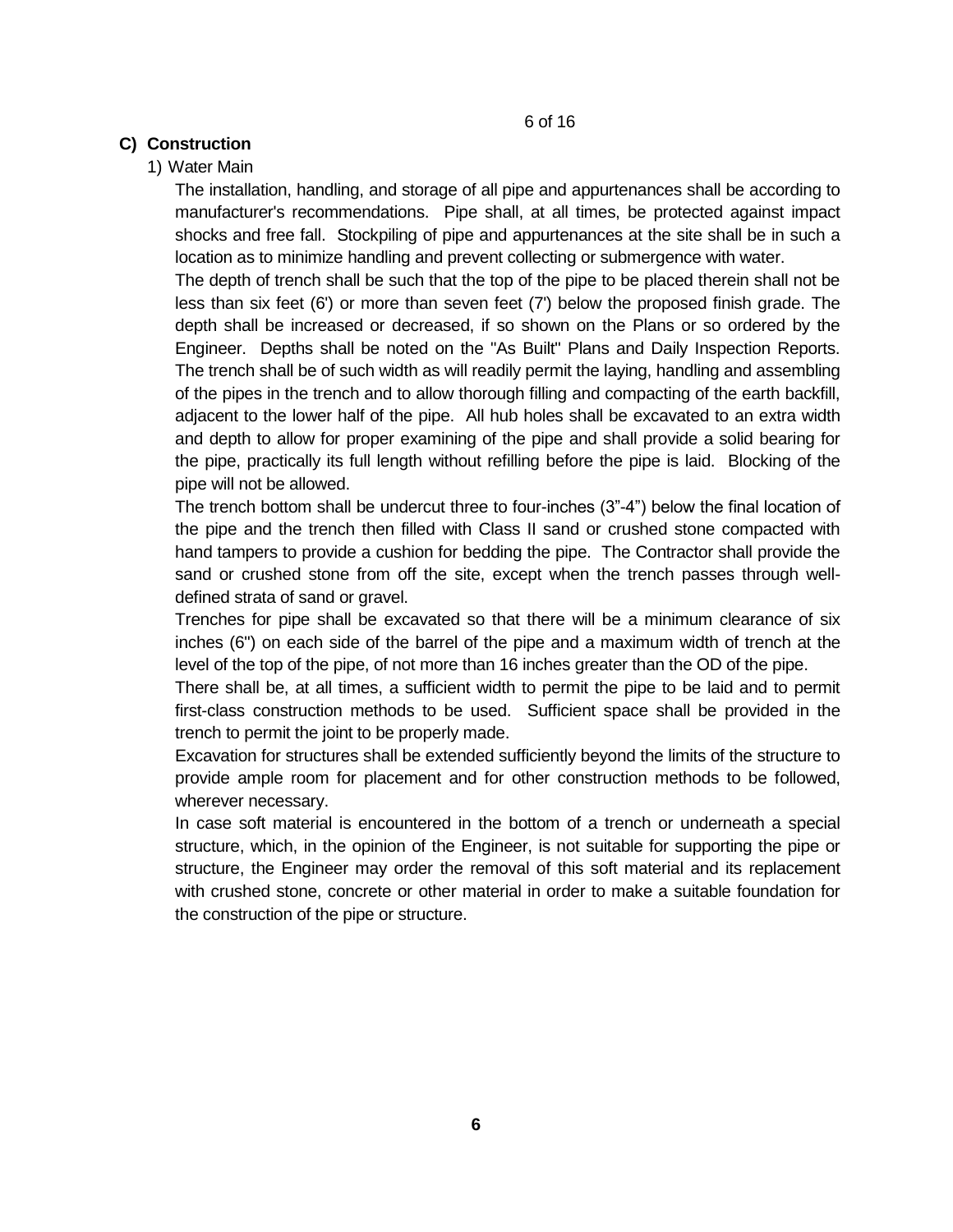After the pipe is laid, Class II sand, fine gravel or crushed stone shall be placed the entire width of the trench up to the spring line of the pipe. Backfill shall be carefully tamped under the haunches of the pipe. Additional sand, gravel or stone shall then be placed until the entire width of the trench is filled to not less than one foot (1') above the top of the pipe. Sand used for backfill around and over the pipe shall be thoroughly compacted with a vibratory compactor; hand compaction will not be acceptable.

The remainder of the backfilling may be done with acceptable material. All backfill, including pipe bedding, is to be compacted in maximum one-foot (1') lifts to a density of 95 percent of the maximum unit weight as determined by the modified proctor.

After the trench has been excavated as required, the pipe, fittings, valves and hydrants shall, after first being thoroughly inspected and the joints cleaned, be placed in the trench. All pipe fittings, and valves that will not be chlorinated with the new water main, shall be swabbed inside with five percent (5%) bleach (Sodium Hypochlorite) full strength before assembly and placement into the system. All pipe, fittings, valves and hydrants shall be carefully placed into the trench in such a manner as to prevent damage to them. Under no circumstances shall water main materials be dropped or dumped into the trench.

All lumps, blisters, and excess tar coating shall be removed from the bell and spigot ends of all ductile iron pipe and fittings. The outside of the spigot and the inside of the bell shall be wire-brushed and wiped clean before the pipe is laid.

Any damage to the exterior coating of the pipe shall be repaired with an approved coating before the pipe is laid. After placing a length of pipe in the trench, the spigot end shall be lubricated and then entered into the bell and the pipe pushed to the stop mark and brought to correct line and grade. Lubricants recommended by the pipe manufacturer and approved for use on a potable water system shall be applied as recommended. Due care should be used to seat the gasket evenly in the bell at all points.

The plain end of the slip type joint is furnished with a slight taper to ease its sliding fit with the gasket when the joint is made up. When necessary to cut pipe in the field, the outside of the cut end should be tapered by filing or grinding back about 1/8-inch at an angle of about 30 degrees with the centerline of the pipe.

Cutting pipe for inserting valves, fittings, etc., shall be performed in a neat workmanlike manner, without damage to the pipe or lining, and so as to leave a smooth end at right angles to the axis of the pipe.

Ductile Iron - Cutting shall be performed with a roller or shear type cutter for pipe sizes up to 20 inches in diameter. When machine cutting is not available for cutting pipe twenty 20 inches in diameter, or larger, electric arc cutting method will be permitted, using a carbon or steel rod. Only qualified, experienced workmen shall be used for this.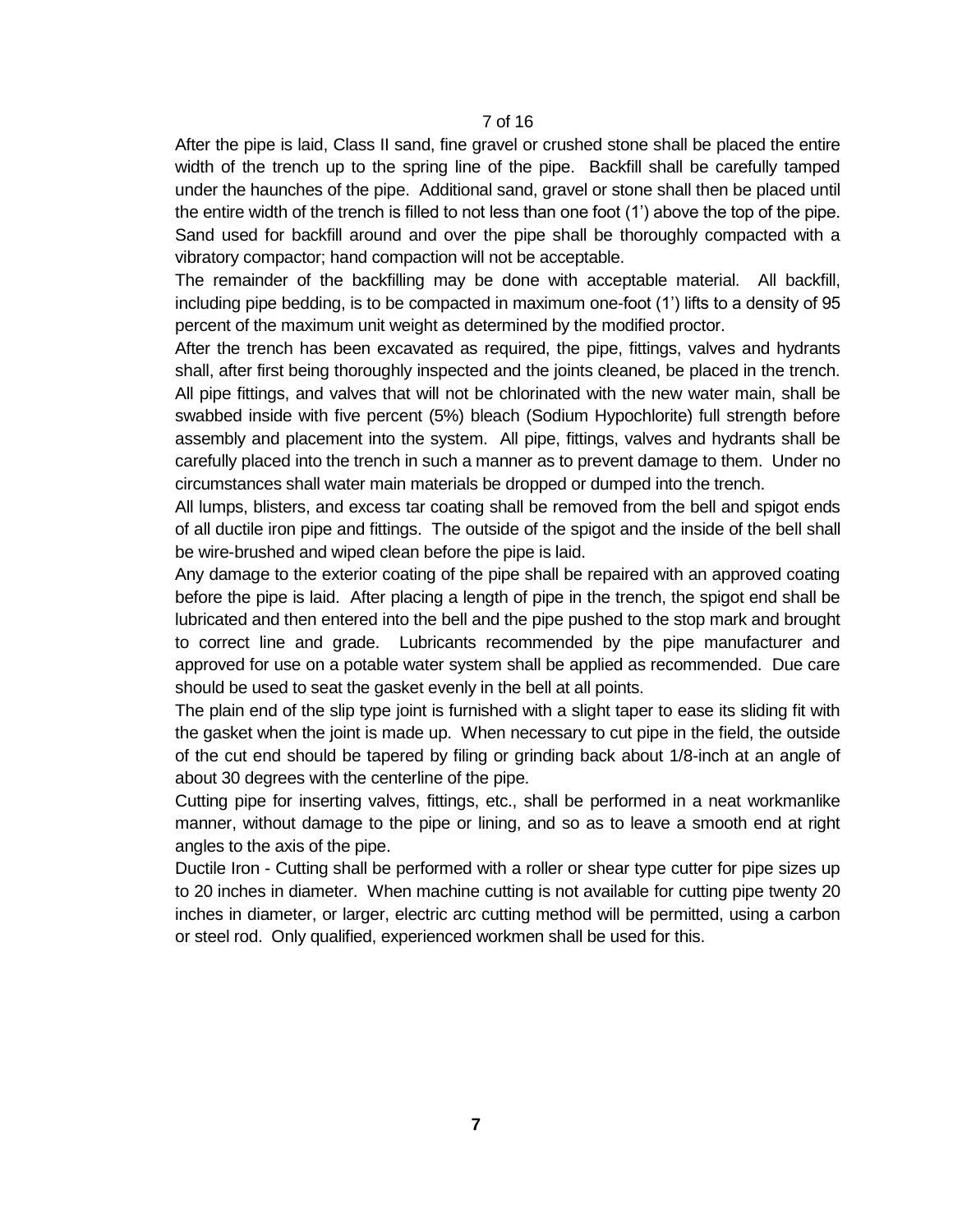Asbestos-Cement or PVC Pipe - Cutting the pipe shall be performed by hand saw, abrasive discs or with a special asbestos-cement or PVC pipe cutting tool. All piping cutting tools must be of the true cutting variety. Under no circumstances is the pipe to be cut with a roller or shear type cutting tool.

If the trench contains any water, the open ends of the pipe shall be plugged with a water tight plug. A plug shall be used during any breaks in construction to prevent any possible contamination.

Whenever it is desirable to deflect the pipe in order to form a long-radius curve or to avoid obstructions, the pipe may be deflected within the tolerances recommended by the manufacturer and approved by the Engineer. No deflections in excess of those recommended by the manufacturer shall be allowed except by utilization of standard fittings as specified herein.

i) Valve and Hydrant Operation

No valves or fire hydrants on the existing system or new system, after it is in operation within the City system, shall be operated for any purpose by the Contractor without prior permission of the City Water Superintendent. Any unauthorized operation of said valves or fire hydrants shall result in a three hundred dollar (\$300.00) fine per incident.

ii) Notification Procedure for Scheduled Water main Shutdown

A 48 hour notification is required to the Water Department and to critical users, as identified below, all others require a 24 hour notification. Notification must be in writing stating the time of shutdown and length of time water is to be off. It shall be the responsibility of the Contractor to notify, in writing, all persons affected by any shutoff in accordance with the notification procedures.

Critical users are Central Michigan University, restaurants, beauty shops, hospitals, medical care facilities, nursing homes, schools, and commercial laundries.

iii) Shutdown of Water Mains

Water mains shall not be shutdown on Mondays, Saturdays, Sundays, or holidays, and/or one (1) day on either side of the holiday unless approved in advance by the Director of Public Works or Water Superintendent. From Tuesday through Friday, water mains shall be shutdown after 9:00 a.m. and are to be placed back into service before 4:30 p.m., after notification specified in the preceding paragraph. Notification must also be given to the City Water Superintendent and the Fire Department. The City has a water main shutdown procedure and checklist which are part of this specification by reference.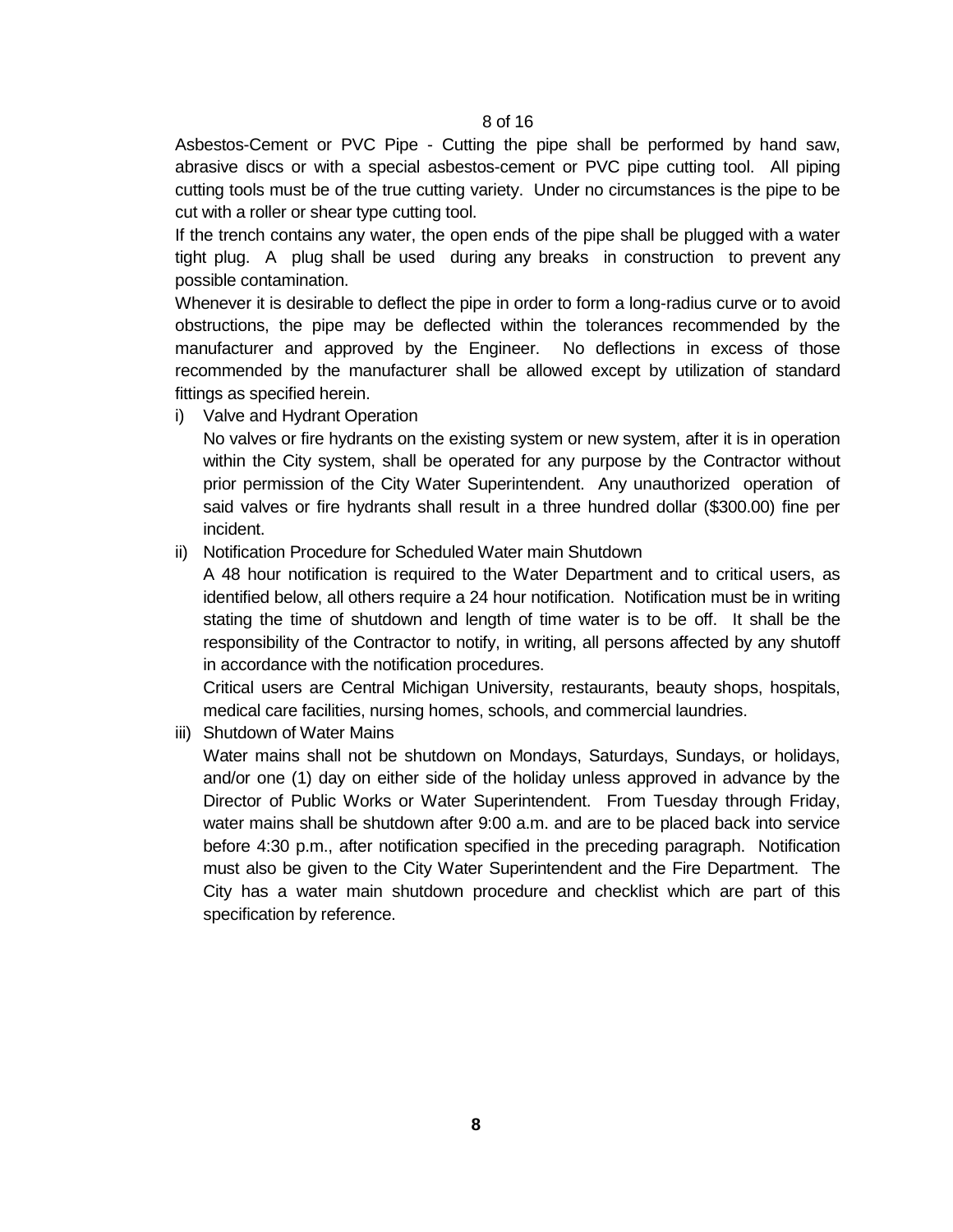2) Valve Manholes

Valves twenty 20 inches or larger shall be installed in a valve manhole. All air release valves shall be in manholes. Details and materials of construction shall be as shown on the Plans and as specified for sanitary sewer manholes. The cover shall have "WATER" cast in the top.

3) Setting Valves and Boxes

All valves shall be set at a depth to the top of pipe, from a minimum of six feet (6') to a maximum of seven feet (7') below finished grade, with the stem in a vertical position and shall be plumb. The valve box shall be set so that it will not transmit shock or stress to the valve. It shall be centered over the stem nut of the valve and shall be true and plumb. The box shall be adjusted so that the cover is flush with the finished ground surface or as directed by the Engineer. Unless otherwise specified, a valve box shall be provided for every valve.

4) Setting Fire Hydrants

Fire hydrants shall be located as shown on the Plans, or as directed by the Engineer. All hydrants shall be set plumb and to a grade which will place center of the pumper nozzle above finished grade, (E.J.I.W. 22" above finished grade), unless otherwise directed by the Engineer. At no time shall the breakaway flange be below finished grade. Sufficient barrel extensions shall be furnished and installed by the Contractor to meet this requirement. Barrel extensions shall be installed such that the breakaway flange is located at finished grade level. Barrel extensions, if needed, shall be incidental to construction.

Each hydrant shall be connected to the main by a six inch (6") branch. A six inch (6") resilient wedge gate valve with box shall be installed with a valve depth of six feet (6') minimum to seven (7') feet maximum from finished grade to top of pipe, in each hydrant connection. The hydrant and valve shall be connected to the main line tee, as shown in the City standard detail, and the steamer port on the hydrant shall face the roadside.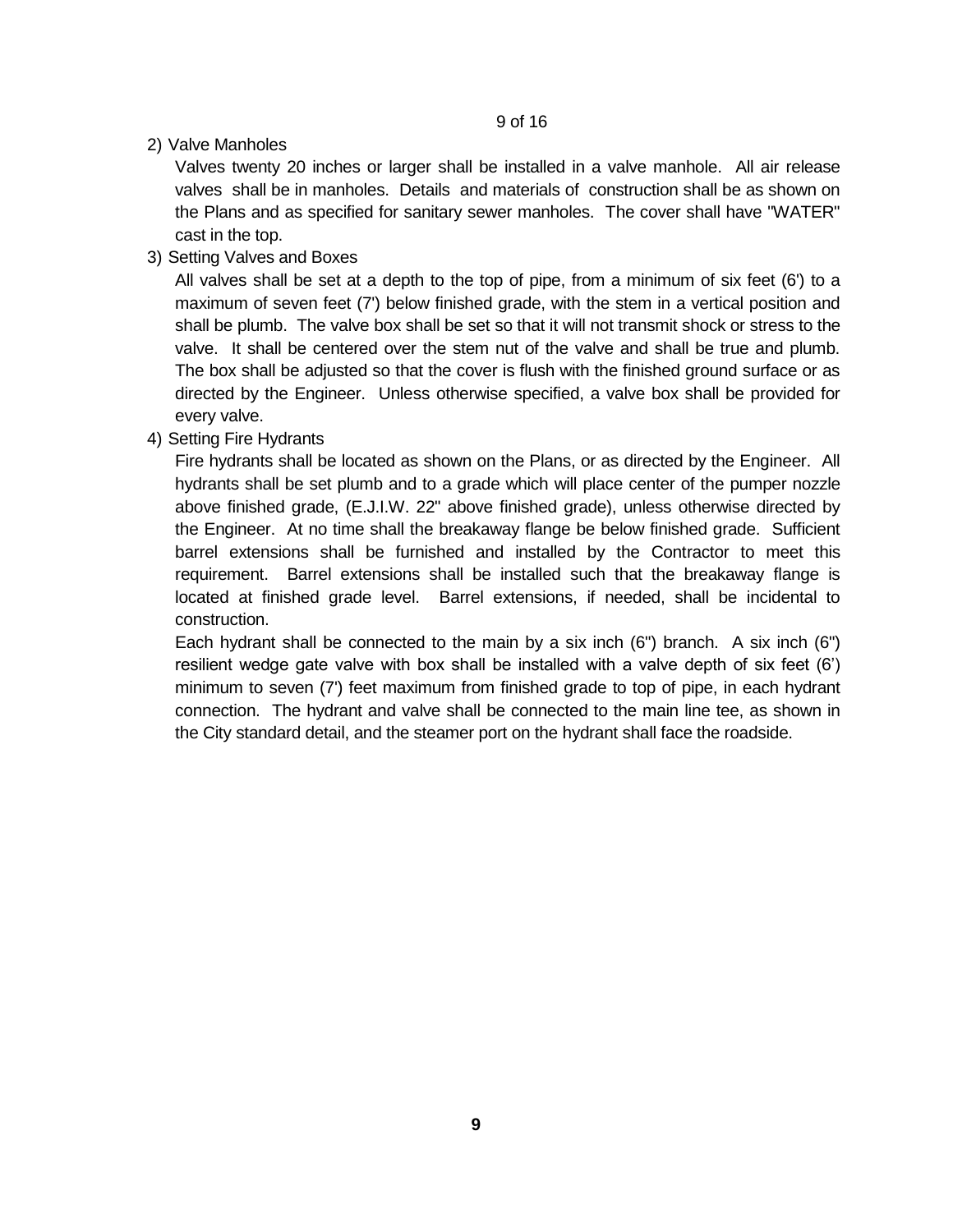# 5) Blocking

All bends, stub ends, plugs and any other portion of the system, which may be subject to separation of joints because of water pressure, shall be securely braced or blocked. Blocking shall be concrete blocks or concrete poured in place and shall be so placed as to prevent any movement of pipe or fitting joints due to water pressure. Shape of blocks shall be in accordance with the details shown on the Plans and within the following sizes:

| Pipe | <b>Tees</b> | <b>Hydrants</b>      | 45 |    | $22 - 1/2$ | $11 - 1/4$ |
|------|-------------|----------------------|----|----|------------|------------|
| Size | Plugs       | 90 deg. Els deg. Els |    |    | deg. Els   | deg. Els   |
| 4"   | 2           |                      | 2  |    |            |            |
| 6"   | 3           |                      | 3  | 2  |            |            |
| 8"   | 4           |                      | 6  | 3  | 2          |            |
| 10"  |             |                      | 9  | 5  | 3          | 2          |
| 12"  | 9           |                      | 11 | 6  | 3          | 2          |
| 14"  | 11          |                      | 15 | 8  | 5          | 3          |
| 16"  | 13          |                      | 20 | 10 | 6          | 3          |
| 18"  | 16          |                      | 25 | 12 |            | 4          |
| 20"  | 20          |                      | 28 | 14 | 8          | 4          |
| 24"  | 28          |                      | 40 | 20 | 11         | 6          |

## Bearing Area in Square Feet Against Trench Wall in Sand

## OTHER SOIL CONDITIONS:

| Cemented Sand or Hardpan                                                                   | Multiply above by 0.5 |
|--------------------------------------------------------------------------------------------|-----------------------|
| Gravel                                                                                     | Multiply above by 0.7 |
| Hard Dry Clay                                                                              | Multiply above by 0.7 |
| Soft Clay                                                                                  | Multiply above by 2.0 |
| Muck - secure all fittings with tie rod clamps with concrete reaction backing, the same as |                       |
| listed for sand conditions.                                                                |                       |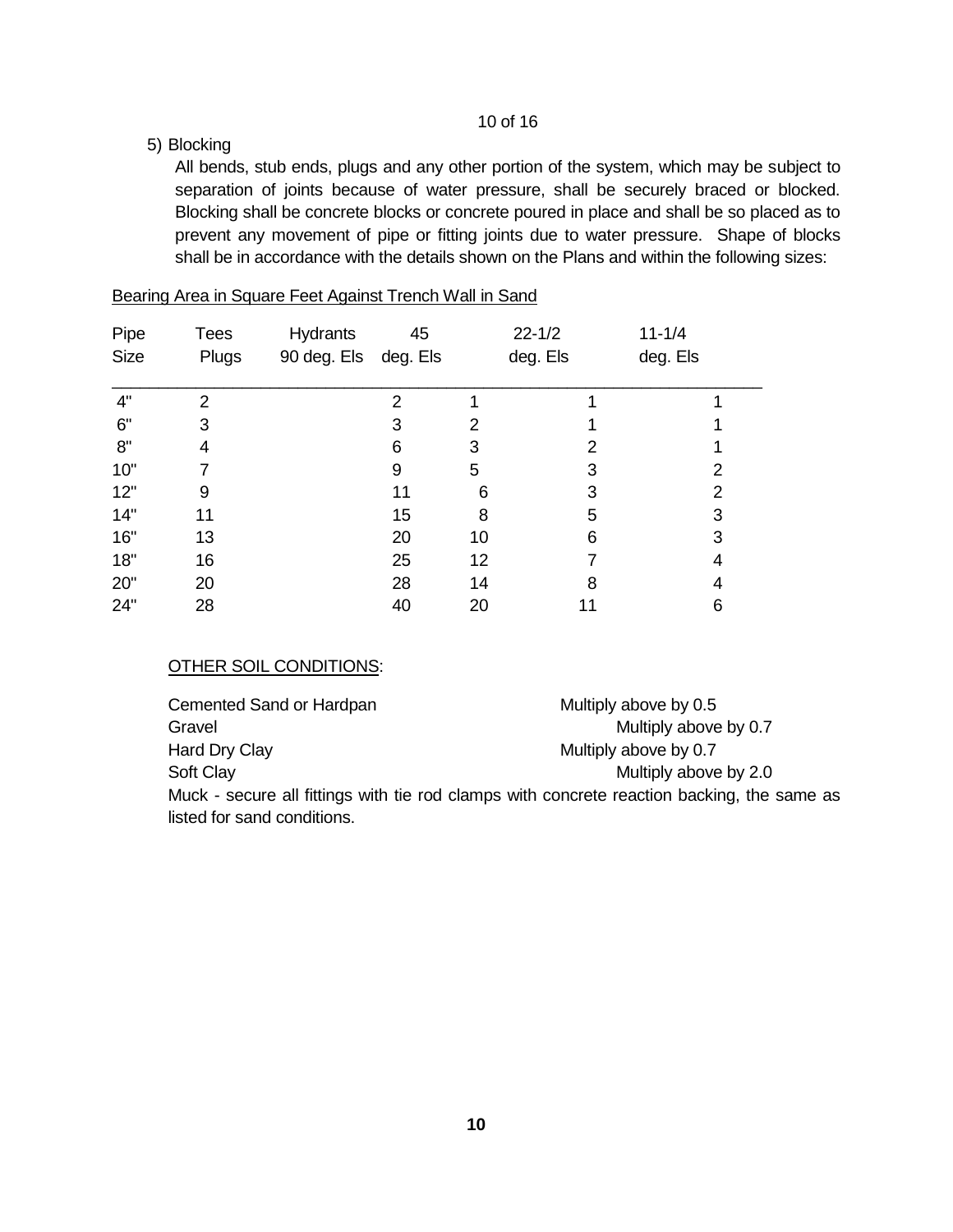- 6) Water Service Connection
	- i) Water service connections shall not be made prior to the water main passing the bacteriological tests.
	- ii) Water service materials must meet City specifications and be one inch (1") in size, unless specified otherwise.
	- iii) Each service will consist of a saddle, corporation, piping, curb stop, and curb box.
	- iv) Depth shall be a minimum of six feet (6') and a maximum of seven feet (7') of cover to the finished grade of the project or development.
	- v) Curb boxes shall be adjusted to finished grade.
	- vi) Curb boxes shall be fully screwed onto the curb stop valve.
	- vii) Pipe must be beveled and lubricated with an approved lubricant for use on potable water systems.
	- viii) Curb stops are to be installed so that the key top is parallel to curb, or proposed curb, when in the off position. (i.e. Flow is to be perpendicular to curb.) Curb boxes installed in concrete or bituminous areas shall be separated from the concrete of bituminous by the use of a length of four inches (4") PVC pipe.
	- ix) The Contractor will check to see if existing curb stop is in the on or off position and leave new curb stop in same position. No curb stop valve will be turned on unless there is someone in the building to ensure there are no leaks
	- x) Water services, if extended past the curb stop, shall be extended straight for a minimum of six feet (6') or past the right-of-way line perpendicular to the curb or proposed curbline.
	- xi) Services are to be flushed prior to backfilling.
	- xii) Taps are to be on the service side of the main.
	- xiii) Taps shall be horizontal to five degrees above horizontal.
	- xiv)Taps shall not be made within 24 inches of any corporation stop, valve, bend, tee, or joint.
	- xv) Cookies must be given to the inspector at the time of tap.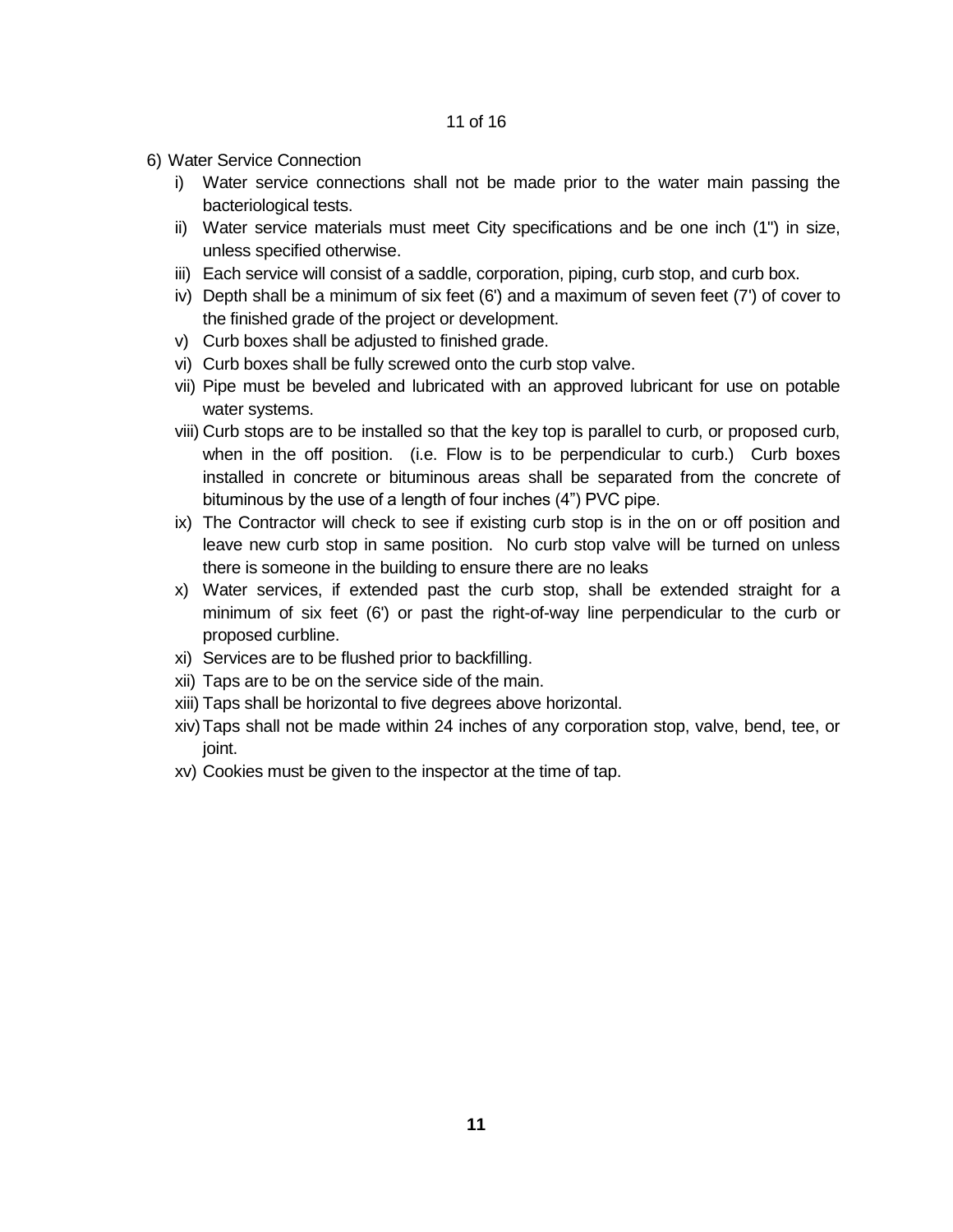7) Water Service Reconnections

- i) The City Water Department shall be notified of any iron pipe or lead pipe water services in use (pressurized).
- ii) Except for iron or lead pipes, all reconnections shall be of the same materials as the existing service and use brass fittings.
- iii) Where iron pipe or lead pipe water services are encountered, a new one inch (1") water service connection shall be constructed, in accordance with Sec. 8.03F, Water Service Connection above.
- iv) Reconnection shall include service saddle, corporation, and piping meeting City specifications.
- v) Taps shall be on the service side of the main.
- vi) Taps shall be horizontal to 5 degrees above horizontal. .
- vii) After reconnection is made and before the service line is pressurized, the water meter shall be removed, the line flushed, and the meter reinstalled. Any stopped water meters caused by reconnection will be charged to the Contractor on a time and material basis for repair and re-installation.
- 8) Live Taps

All service taps shall be made live taps, including chlorination and testing taps.

## **D) Testing and Sterilization**

1) Pressure Testing

The Contractor shall furnish equipment for the test, and the test shall be run by him under the direction of the Engineer. The test shall be made at 150 pounds per square inch hydrostatic pressure, and shall be maintained for at least two (2) hours and the leakage shall not exceed 10.45 gallons per day, per inch diameter, per mile of pipe. The City will provide a certified gauge for the test. The Contractor shall furnish all labor and all additional equipment to make the test.

All valves shall be opened such that all air in the line can be removed upon filling with water. The Contractor shall install any corporation stops necessary to allow the air to be expelled. The main shall be filled at a velocity no greater than 1 foot per second. Flushing at a minimum velocity of 3 feet per second shall be preformed prior to starting any pressure testing.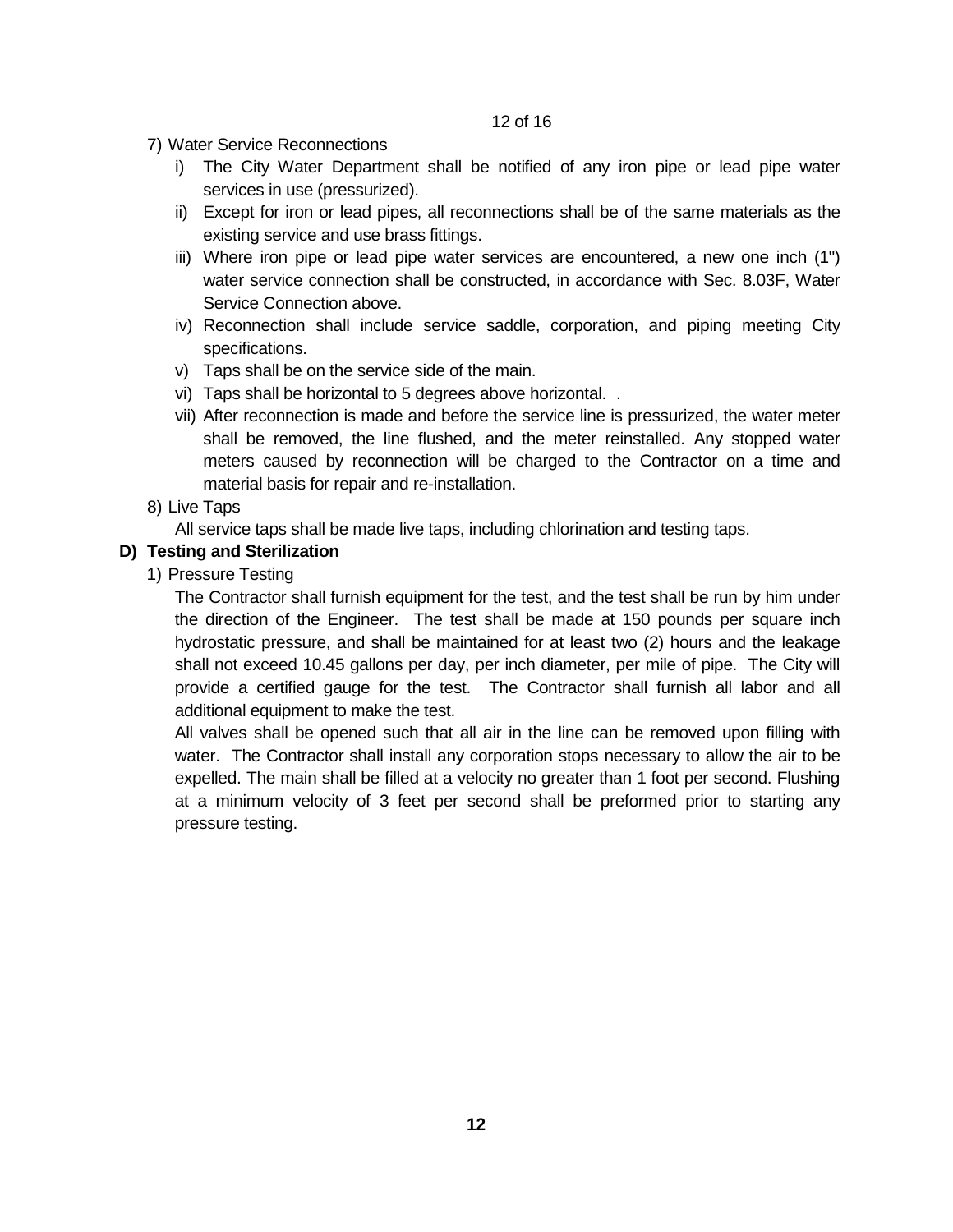The Contractor shall run a preliminary test to determine that all air has been expelled and to check for any leakage. If any leakage should exist, the Contractor shall make the necessary repairs and perform the preliminary testing until satisfactory results are obtained. The final test shall be made in the presence of the Engineer or Water Superintendent. If the test to be witnessed by the Engineer or Water Superintendent fails, the Contractor will be billed \$75.00 per hour with a \$150.00 minimum for the additional testing. The City will provide a certified gauge for the pressure test. The Contractor shall provide any additional equipment necessary to add and measure the water necessary to maintain the hydrostatic pressure within five pounds per square inch (5 psi) of the required test pressure for the duration of the test. If the City's gauge becomes damaged while in the Contractor's possession, the Contractor will be charged for the repair/replacement of the gauge.

When the testing period is complete, the Contractor shall add and measure the water to bring the final pressure reading to the initial pressure reading. The total gallons added during the duration of the test shall not exceed the allowable leakage.

2) Sterilization

Before the mains are chlorinated, they shall be thoroughly flushed. All mains shall be chlorinated for a period of twenty-four (24) hours. The Contractor shall furnish all necessary equipment and materials and the work shall be done under the direction of the City Engineer in accordance with all local and state health department regulations. Chlorine shall be added in sufficient quantity to give a 50 PPM residual of free chlorine after a twenty-four (24) hour period. Chlorine tablets shall not be used.

After completion of the chlorine procedure, the main shall be flushed and sampled, as per Michigan Department of Public Health requirements. The first sample shall be collected 24 hours after the chlorine has been flushed out of the main. Samples shall be taken from each end of the main with additional samples taken in order to maintain a minium of 1 sample for each 1,200 feet of main. Sample shall also be taken at the end of each branch installed. The chlorinated water flushed from the main shall not be discharged to a storm sewer or open drainage way, that would result in discharge to surface water. The chlorinated water must be discharged to a sanitary sewer, held on site, or treated, until the chlorine is removed. All requirements of the Federal Clean Water Act (CWA) must be followed.

Two consecutive samples of water, 24 hours apart, shall be taken from the main by the Water Department for bacteriological tests, at a rate established by the DPW, per test. The first sample shall be taken 24 hours after chlorine has been flushed from the main. If the results of these tests indicate safe water, the main may be placed in service. If the tests should result in unsafe conditions, the chlorination shall be repeated by the Contractor. The Contractor shall be responsible for all costs associated with necessary retesting.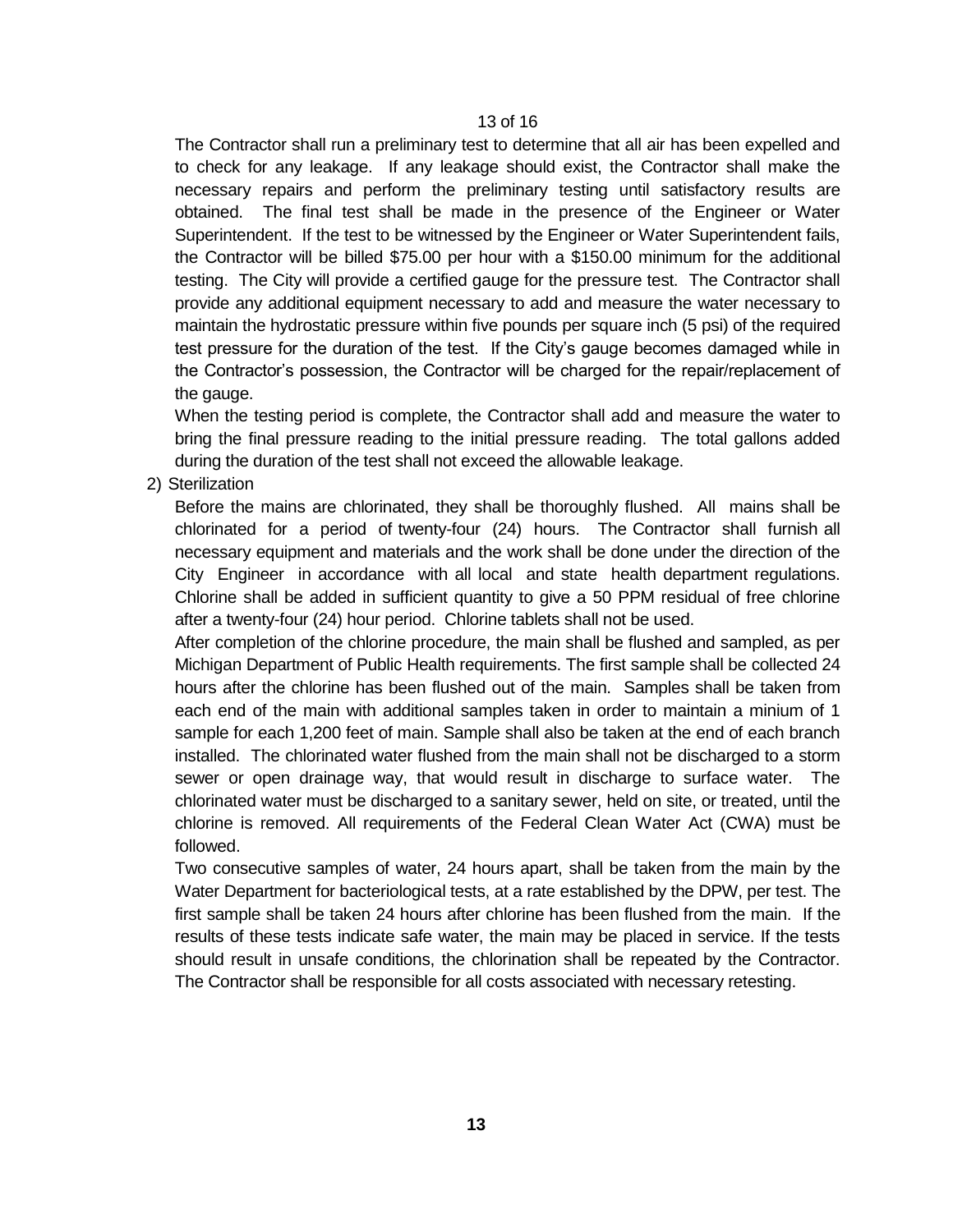# **E) Measurement and Payment**

- 1) Water Main, \_\_\_ inch
	- i) Description

The work of Water Main,  $\_\_$  inch, Modified shall consist of excavation, the furnishing and placing of the complete water main (including all fittings, testing, concrete work, disinfecting, backfilling and removal of surplus excavated material), protection and replacement or repair of existing utilities and restoration of the surface to within four inches (4") of original grade. All work shall be done in accordance with the Plans and/or Specifications.

ii) Method of Measurement and Basis of Payment

Water Main, \_\_\_ inch, Modified will be measured in place by length in feet and will be paid for at the contract unit price which price shall be payment in full for any fittings, couplers, sheeting or shoring trench walls, backfill as required and all labor, material and equipment needed to accomplish this work.

- 2) Water Valve \_\_\_inch
	- i) Description

The work of Water Valve \_\_\_ inch, shall consist of excavation, the furnishing and placing of valves, valve manholes (inc. castings), and/or boxes, as applicable. All work shall be done in accordance with the Plans and/or Specifications.

ii) Method of Measurement and Basis of Payment Water Valve \_\_\_\_ inch, will be paid for by the unit each, and shall include the valve box and/or valve manhole, and casting, as well as all labor, materials, and related work as described above.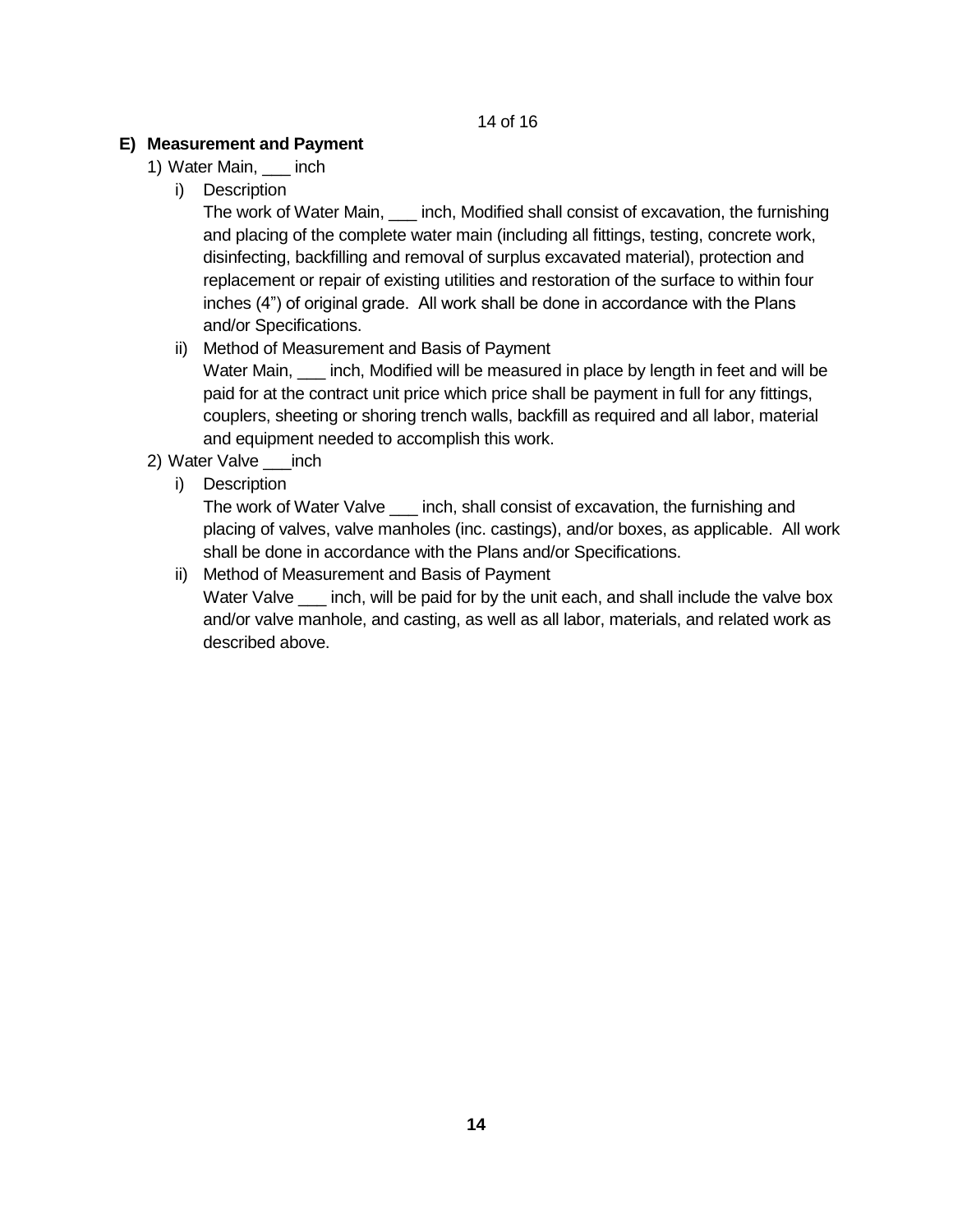- 3) Hydrant Set
	- i) Description

The work of Hydrant Set shall consist of furnishing and installing fire hydrant, an auxiliary valve, valve box, connecting piping, fittings, thrust block, barrel extension, drainage pit, and miscellaneous appurtenances. All work shall be done in accordance with the Plans and/or Specifications.

- ii) Method of Measurement and Basis of Payment Hydrant Set shall be paid for by the unit each, and shall include the auxiliary valve, valve box, connecting piping, fittings, thrust block, barrel extension, and miscellaneous appurtenances. All work shall be done in accordance with the Plans and/or Specifications.
- 4) Tapping Sleeve & Valve \_\_\_ inch by \_\_\_ inch
	- i) Description

The work of Tapping Sleeve & Valve \_\_\_ inch by \_\_\_ inch, shall consist of furnishing and installing tapping sleeves and valves on existing mains without loss of pressure in the existing main. It shall also include the installation of a valve box or manhole, as applicable. All work shall be done in accordance with the Plans and/or Specifications.

- ii) Method of Measurement and Basis of Payment Tapping Sleeve & Valve \_\_\_ inch by \_\_\_ inch shall be paid for by the unit each, and shall include the installation of a valve box or manhole, as applicable. There will be a time and materials charge by the City if main has to be de-pressurized to pull out cookie.
- 5) Water Service (Short or Long), \_\_\_inch
	- i) Description

The work of Water Service - (Short or Long), \_\_\_inch, shall consist of excavation, furnishing and placement of sand backfill, removal of surplus excavated material, tapping the main, furnishing and installation of service clamp or saddle, corporation stops, curb stops, curb boxes, service pipe, and fittings to connect to existing service pipe, in accordance with the Specifications. Long-side service leads shall include crossing roads. Short-side service leads are those which do not cross roads.